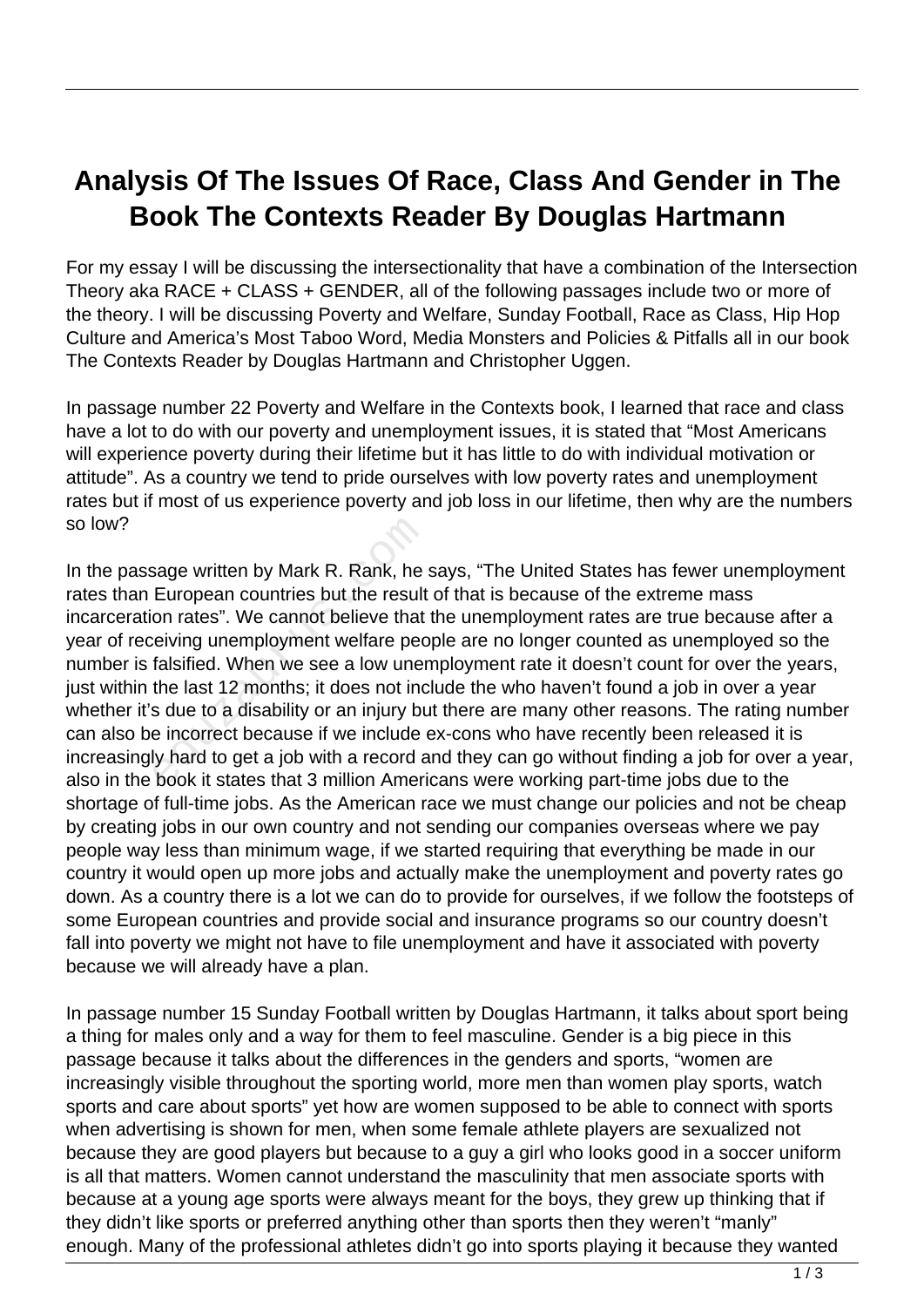to instead it was "based upon connection with other boys and men. The most important thing was just being out there with the rest of the guys" at a young age the boys were structured into thinking that if they didn't enjoy sports they couldn't hang out with the other boys. Part of playing sports was also the physical part, "studies confirm that soccer moms and das already know boys' athletics tend to be more physicals and put more emphasis on winning, being tough with injuries and pain". I truly do believe this is true, my brother plays soccer and during games my dad focuses more on him and the team winning the game rather than them actually enjoying the sport itself. My brothers coach also tells them to play like boys and to be rough so they can win the game and get better, that losing is not an option although I disagree because I think that failure always come with a lesson on how to improve. Sports is also something that is done with a father figure or a male presence, in the book Hartmann described a talk he had with Michael Messner and he said, "more than a few single mothers bring their boys to the teams I coach out of concern that their sons are insufficiently tough or lack a male influence" this again brings gender into the conversation, a male must be present in a boy's life to teach them sports and how to be manly, again that is false. Class is also discussed as Hall of Fame pitcher Nolan Ryan is described as the powerful, hard-working, cowboy American man. He is seen as a powerful person for playing sports, being in the Hall of Fame also leaves him in the elite class of superiors because he is mainly due to his sportsmanship.

In passage number 35 Race as Class written by Herbert J. Gans, he discusses how race and class influence one another to create status. He quotes, "Whites are on top of the socioeconomic order … while various shades of non-whites are below them in the socioeconomic position". Race has always been around along with racism, back then racial discrimination was more prudent than how it is now but we would be lying to say that as a country we have gotten over the skin color of others. Darker skin colored people were stereotyped to be poor, uneducated and in the lower class, this stuck around because after slavery ended blacks became farm workers and sharecroppers as mentioned in the book page 128. Race has been associated with class since slavery started, the whites deemed themselves the top of the class pyramid and anyone else was below them, but black people were at the bottom and have stayed there since. Granted we have had a black president and we have Oprah but just because we have a few black people in the spotlight, it is not anywhere near the numbers we have to the white actors and all the other 44 presidents. because he is mainly due to his sp<br>exause he is mainly due to his sp<br>exause and the same since one another to create status.<br>omic order ... while various shade<br>omic position". Race has always b<br>tion was more prudent than h

In passage number 17 Hip Hop Culture and America's Most Taboo Word written by Geoff Harkness, it discusses the controversial topic on who can say the n-word and who can't. This has been talked about a lot, black people are saying anyone who is not black can't use the the n-word, but other people like Mexicans and other races are saying that they should be allowed to say it because they have discriminated against. The n-word to black people is now something they use to refer to someone else but in a derogatory way but in a close friend way when greeting someone. Michael Eric Dyson a black scholar, has also said, "I don't mind the use of it as long as it's used with verve, imagination, and love" Contexts but I disagree because if we give the power to people to use a word that once was so powerful and so unpleasant for "imagination" it could end up backfiring. The n-word is also associated with class because people in the low class end up saying it more because everybody says it, they are not reprimanded for the use of it. People in the middle class and high class don't use the word as much due to the fact that they are held to higher standards and have fear of the consequences of their actions.

In passage 14 Media Monsters written by Joshua Gamson and Pearl Latteier, it includes gender